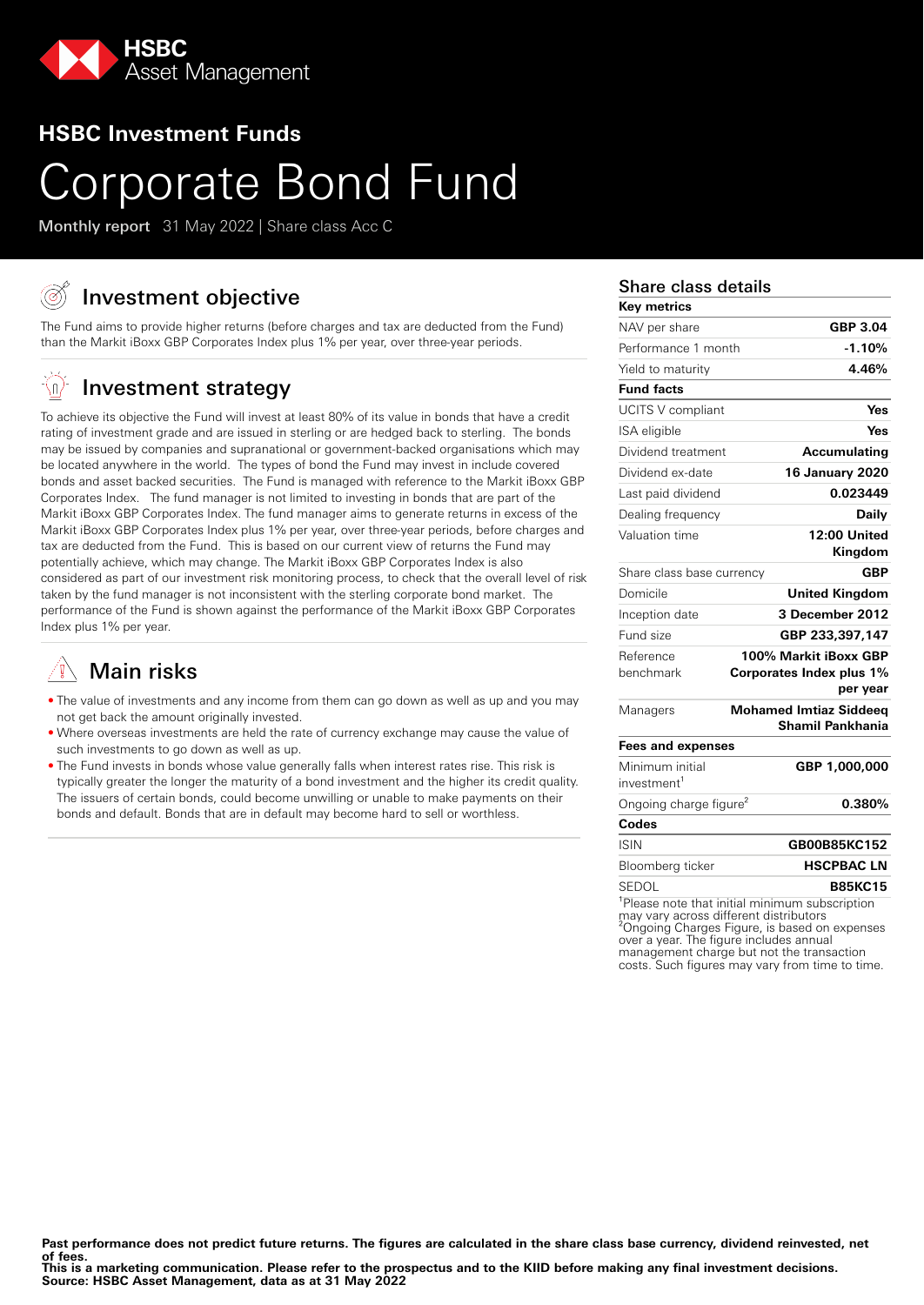### HSBC Investment Funds Corporate Bond Fund Monthly report 31 May 2022 | Share class Acc C



| Performance (%)     | YTD.  |         | month 3 months 6 months |        | vear    | 3 years ann | 5 years ann | 10 years ann |
|---------------------|-------|---------|-------------------------|--------|---------|-------------|-------------|--------------|
| Acc C               | -9.70 | $-1.10$ | -4.53                   | -10.56 | $-9.53$ | 0.53        | I .08       |              |
| Reference Benchmark | 0.67  | $-1,25$ | -5.10                   | -11.34 | -9.70   | 0.55        | .58         |              |

| <b>Rolling performance</b><br>$(\%)$ |       |      | 31/05/21- 31/05/20- 31/05/19- 31/05/18- 31/05/17- 31/05/16- 31/05/15- 31/05/14- 31/05/13- 31/05/12-<br>31/05/22 31/05/21 31/05/20 31/05/19 31/05/18 31/05/17 31/05/16 31/05/15 31/05/14 31/05/13 |      |       |       |      |      |       |       |
|--------------------------------------|-------|------|--------------------------------------------------------------------------------------------------------------------------------------------------------------------------------------------------|------|-------|-------|------|------|-------|-------|
| Acc C                                | -9.53 | 5.23 | 6.73                                                                                                                                                                                             | 4.57 | -0.67 | 11.05 | 1.88 | 7.81 | 3.36  | 12.48 |
| Reference Benchmark                  | -9.70 | 4.72 | 7.51                                                                                                                                                                                             | 5.69 | 0.67  | 11.96 | 4.48 | 9.98 | 4 7 5 | 12.90 |

| 3-Year Risk Measures | Acc C   | Reference<br><b>Benchmark</b>                       | 5-Year Risk Measures | Acc C   | Reference<br><b>Benchmark</b> |
|----------------------|---------|-----------------------------------------------------|----------------------|---------|-------------------------------|
| Volatility           | 7.58%   | 7.79%                                               | Volatility           | 6.30%   | 6.49%                         |
| Sharpe ratio         | 0.02    | 0.02                                                | Sharpe ratio         | 0.09    | 0.17                          |
| Tracking error       | 0.79%   | $\hspace{0.05cm} -\hspace{0.05cm} -\hspace{0.05cm}$ | Tracking error       | 0.75%   | $- -$                         |
| Information ratio    | $-0.02$ | $-$                                                 | Information ratio    | $-0.67$ | $\hspace{0.05cm} -$           |

|                                     |             | Reference        |                   |
|-------------------------------------|-------------|------------------|-------------------|
| <b>Fixed Income Characteristics</b> | <b>Fund</b> | <b>Benchmark</b> | Relative          |
| No. of holdings ex cash             | 159         | 812              |                   |
| Average coupon rate                 | 4.19        | 3.83             | 0.36              |
| Yield to worst                      | 4.20%       | 3.68%            | 0.52%             |
| Current yield                       | 3.96%       | 3.66%            | 0.30%             |
| Option adjusted duration            | 6.89        | 7.00             | $-0.12$           |
| Option adjusted spread duration     | 6.62        | 7.12             | $-0.50$           |
| Average maturity                    | 10.28       | 9.80             | 0.48              |
| Rating average                      | BBB+/BBB    | $A - /BBB +$     | $\qquad \qquad -$ |
|                                     |             |                  |                   |

| Credit rating (%) | <b>Fund</b> | Reference<br><b>Benchmark</b> | <b>Relative</b> |
|-------------------|-------------|-------------------------------|-----------------|
| AAA               | --          | 1.35                          | $-1.35$         |
| AA                | 7.06        | 7.14                          | $-0.08$         |
| A                 | 14.90       | 35.17                         | $-20.28$        |
| <b>BBB</b>        | 63.03       | 56.28                         | 6.75            |
| <b>BB</b>         | 11.74       | 0.06                          | 11.68           |
| B                 | 0.92        |                               | 0.92            |
| <b>NR</b>         | 0.30        | --                            | 0.30            |
| Cash              | 2.05        |                               | 2.05            |
|                   |             |                               |                 |

| Geographical<br>allocation (Option<br>adjusted duration) | Fund | <b>Reference</b><br><b>Benchmark</b> | <b>Relative</b> |
|----------------------------------------------------------|------|--------------------------------------|-----------------|
|                                                          | 4.91 | 3.66                                 | 1.25            |
| UK                                                       |      |                                      |                 |
| Europe-ex UK                                             | 1.14 | 1 7 2                                | $-0.57$         |
| North America                                            | 0.63 | 1.40                                 | $-0.77$         |
| Latam                                                    | 0.13 | 0.05                                 | 0.08            |
| Asia                                                     | 0.07 | 0.18                                 | $-0.11$         |
| Other Locations                                          | 0.00 |                                      | 0.00            |
| Cash                                                     | 0.00 | --                                   | 0.00            |
| Total                                                    | 6.89 | 7.00                                 | $-0.12$         |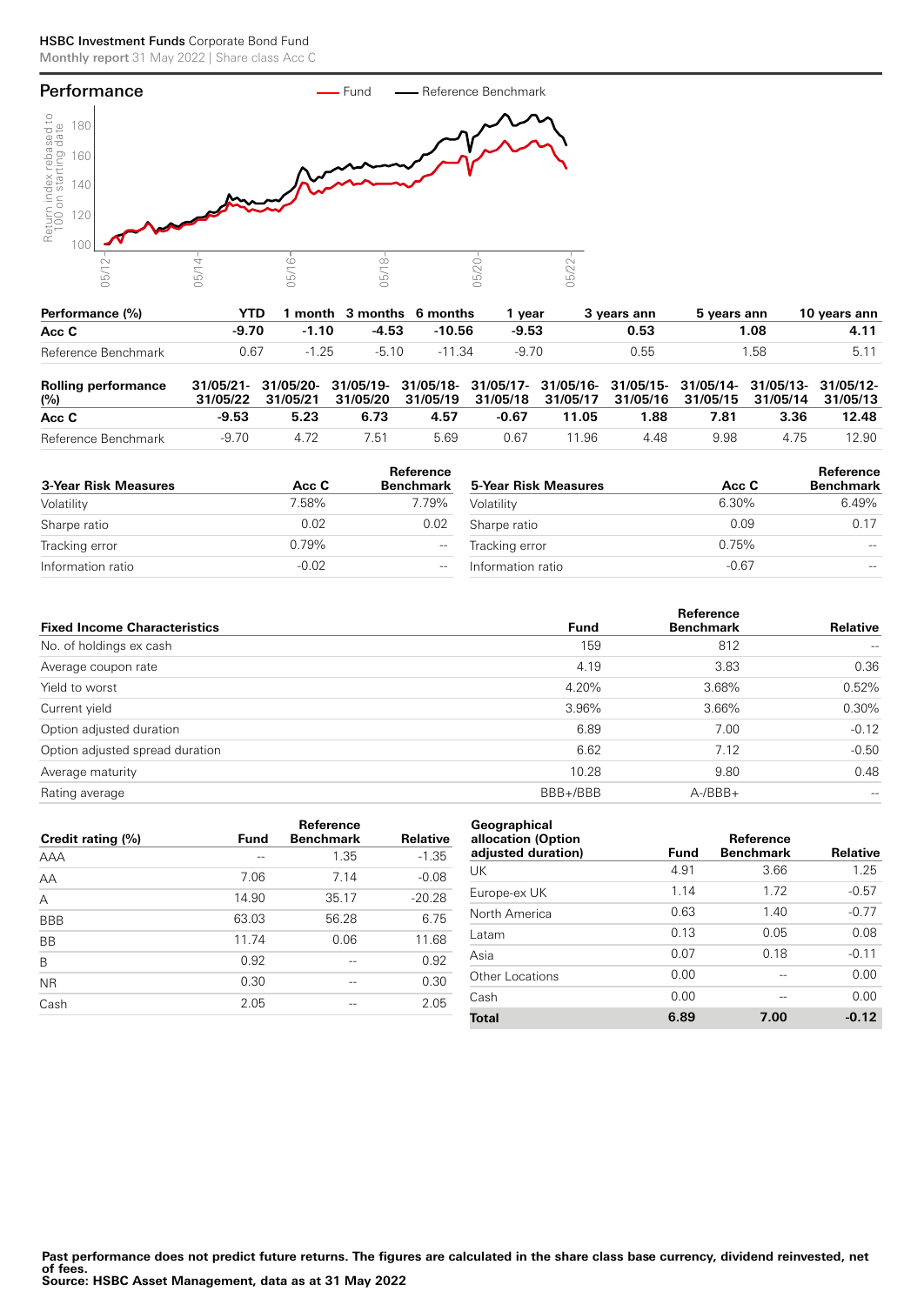## HSBC Investment Funds Corporate Bond Fund

Monthly report 31 May 2022 | Share class Acc C

| <b>Maturity Breakdown</b><br>(Option adjusted<br>duration) | <b>Fund</b> | Reference<br><b>Benchmark</b> | Relative |
|------------------------------------------------------------|-------------|-------------------------------|----------|
| $0-2$ years                                                | 0.11        | 0.10                          | 0.02     |
| 2-5 years                                                  | 0.93        | 1.02                          | $-0.08$  |
| 5-10 years                                                 | 1.10        | 1.88                          | $-0.78$  |
| $10 + \mathrm{years}$                                      | 4.75        | 4.01                          | 0.74     |
| <b>Total</b>                                               | 6.89        | 7.00                          | $-0.12$  |

|                          |             | Reference         |          |
|--------------------------|-------------|-------------------|----------|
| Sector allocation (%)    | <b>Fund</b> | <b>Benchmark</b>  | Relative |
| Financials               | 42.30       | 43.95             | $-1.64$  |
| <b>Utilities</b>         | 15.80       | 19.73             | $-3.93$  |
| Industrials              | 7.89        | 6.98              | 0.91     |
| Telecommunications       | 6.89        | 6.96              | $-0.07$  |
| Gilts                    | 6.49        | $- -$             | 6.49     |
| Mbs                      | 3.67        | $- -$             | 3.67     |
| <b>Consumer Services</b> | 3.20        | 6.88              | $-3.68$  |
| Consumer Goods           | 3.19        | 6.46              | $-3.26$  |
| Oil & gas                | 2.60        | 2.37              | 0.23     |
| <b>Health Care</b>       | 2.17        | 3.33              | $-1.16$  |
| <b>Other Sectors</b>     | 3.75        | 3.34              | 0.41     |
| Cash                     | 2.05        | $\qquad \qquad -$ | 2.05     |

| Top 10 holdings                 | Weight (%) |
|---------------------------------|------------|
| UK TSY GILT 0.625 31/07/35      | 2.84       |
| UK TSY GILT 4.500 07/12/42      | 2.64       |
| BAA FUNDING LTD 7.125 14/02/24  | 241        |
| CGNU PLC 6.125 14/11/36         | 1.67       |
| HSBC HOLDINGS 3.000 22/07/28    | 1.50       |
| CREDIT SUISSE 2.125 12/09/25    | 143        |
| <b>ILOYDS BK GR PLC 7625</b>    | 1.34       |
| CREDIT SUISSE 2.250 09/06/28    | 1.33       |
| SCOTTISH & SOUTH 8.375 20/11/28 | 1.32       |
| WESTERN POWER DI 3.625 06/11/23 | 1 25       |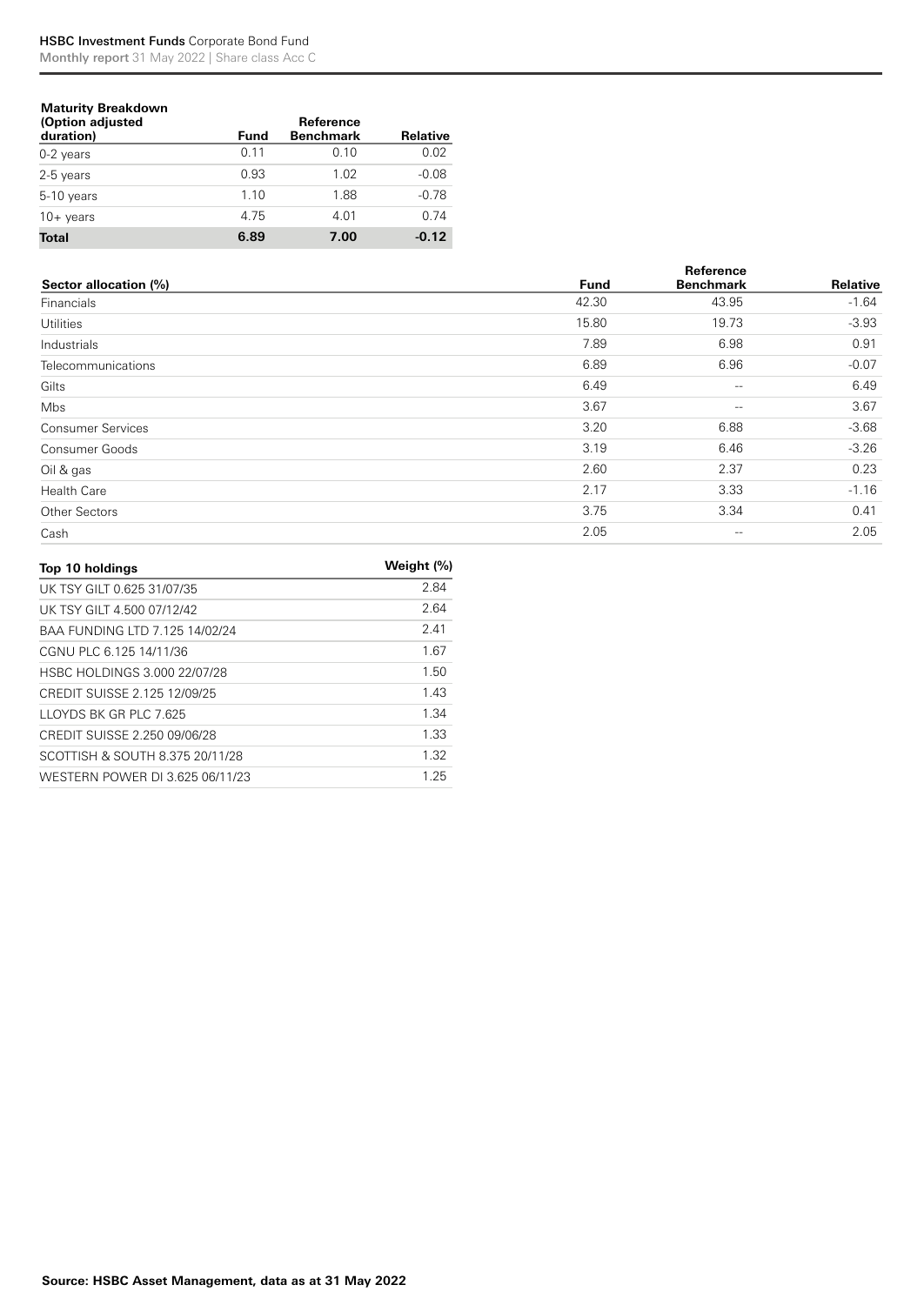# Monthly performance commentary

#### **Strategy**

The fund value decreased in May. Markets were in a metaphorical tug-of-war between investor worries that higher inflation will cause central banks to continue to move aggressively thereby engineering a recession and investor optimism that inflation will taper, and central banks will find a way to slow tightening sufficiently to avoid recession.

Asset Allocation and Security Selection detracted from performance, primarily a result of our allocations to MBS, Financials and Consumer Goods. However, rates positioning was a positive to performance as we moved duration slightly more underweight. There were no major changes to the funds positioning in May. We continued to take advantage of attractive new financial issues to rotate out of secondary holdings such that there was no material increase in credit beta. Whilst we remained cautious on macro risk, overall credit beta was marginally increased in off benchmark euro corporates where valuations look particularly attractive but remains slightly above neutral. Duration was moved slightly underweight, but we would look to increase the underweight further should the BoE become less hawkish on interest rate hikes or market yields fall back again. We retained the off-benchmark exposure to Securitised Credit and USD and EUR denominated holdings on relative valuations, hedged back into sterling. The UK gilt exposure was also maintained for duration management purposes.

#### **Outlook**

May was a volatile month for Credit. Overall spreads widened at the global Investment Grade level by 2bp to 144 OAS as measured by the Bloomberg Global Aggregate Corporate Index, while High Yield widened by 28bp to 480 OAS as per the ICE BoA Global High Yield Index. EMD continued to suffer albeit at a much slower pace than earlier in 2022. Sovereigns, as measured by the JPMorgan Emerging Bond Global Sovereign Index, widened by 4bp to +383 spread while IG and HY corporates moved +13bp to +218 spread and +32bp to +510 spread, respectively, as measured by the JPMorgan Corporate EMBI indices. Intra-month was also volatile where volatility in spreads surpassed 10bp in IG during the month and 75bp in HY.

Looking forward, we remain carefully positioned in funds. We see the market, at times, to be range bound and we look to trade the range both in terms of sector valuations but also individual credits.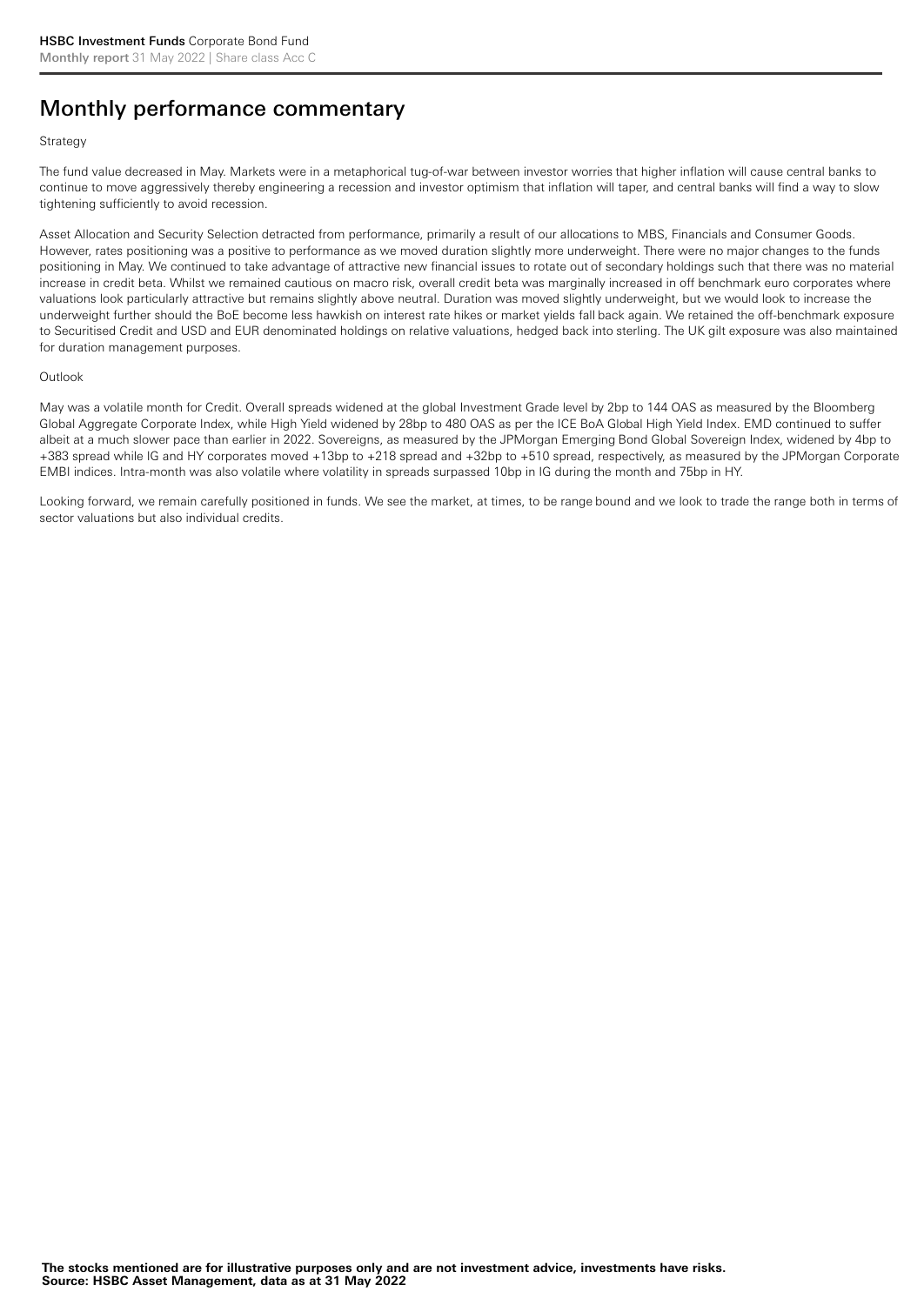### Risk disclosures

- Derivatives may be used by the Fund, and these can behave unexpectedly. The pricing and volatility of many derivatives may diverge from strictly reflecting the pricing or volatility of their underlying reference(s), instrument or asset.
- Investment Leverage occurs when the economic exposure is greater than the amount invested, such as when derivatives are used. A Fund that employs leverage may experience greater gains and/or losses due to the amplification effect from a movement in the price of the reference source.
- Liquidity is a measure of how easily the Fund's holdings can be quickly converted to cash. The value of the Fund's holdings may be significantly impacted by liquidity risk during adverse market conditions.
- Further information on the potential risks can be found in the Key Investor Information Document (KID) and/or the Prospectus or Offering Memorandum.

Follow us on:



For more information please contact us at E-mail:

Wholesale.clientservices@hsbc.com. www.assetmanagement.hsbc.com/uk To help improve our service and in the interests of security we may record and/ or monitor your communication with us.

**Glossary**



## Index disclaimer

Neither Markit, its Affiliates or any third party data provider makes any warranty, express or implied, as to the accuracy, completeness or timeliness of the data contained herewith nor as to the results to be obtained by recipients of the data. Neither Markit, its Affiliates nor any data provider shall in any way be liable to any recipient of the data for any inaccuracies, errors or omissions in the Markit data, regardless of cause, or for any damages (whether direct or indirect) resulting therefrom. Markit has no obligation to update, modify or amend the data or to otherwise notify a recipient thereof in the event that any matter stated herein changes or subsequently becomes inaccurate. Without limiting the foregoing, Markit, its Affiliates, or any third party data provider shall have no liability whatsoever to you, whether in contract (including under an indemnity), in tort (including negligence), under a warranty, under statute or otherwise, in respect of any loss or damage suffered by you as a result of or in connection with any opinions, recommendations, forecasts, judgments, or any other conclusions, or any course of action determined, by you or any third party, whether or not based on the content, information or materials contained herein. Copyright © 2021, Markit Indices Limited.

#### **Source: HSBC Asset Management, data as at 31 May 2022**